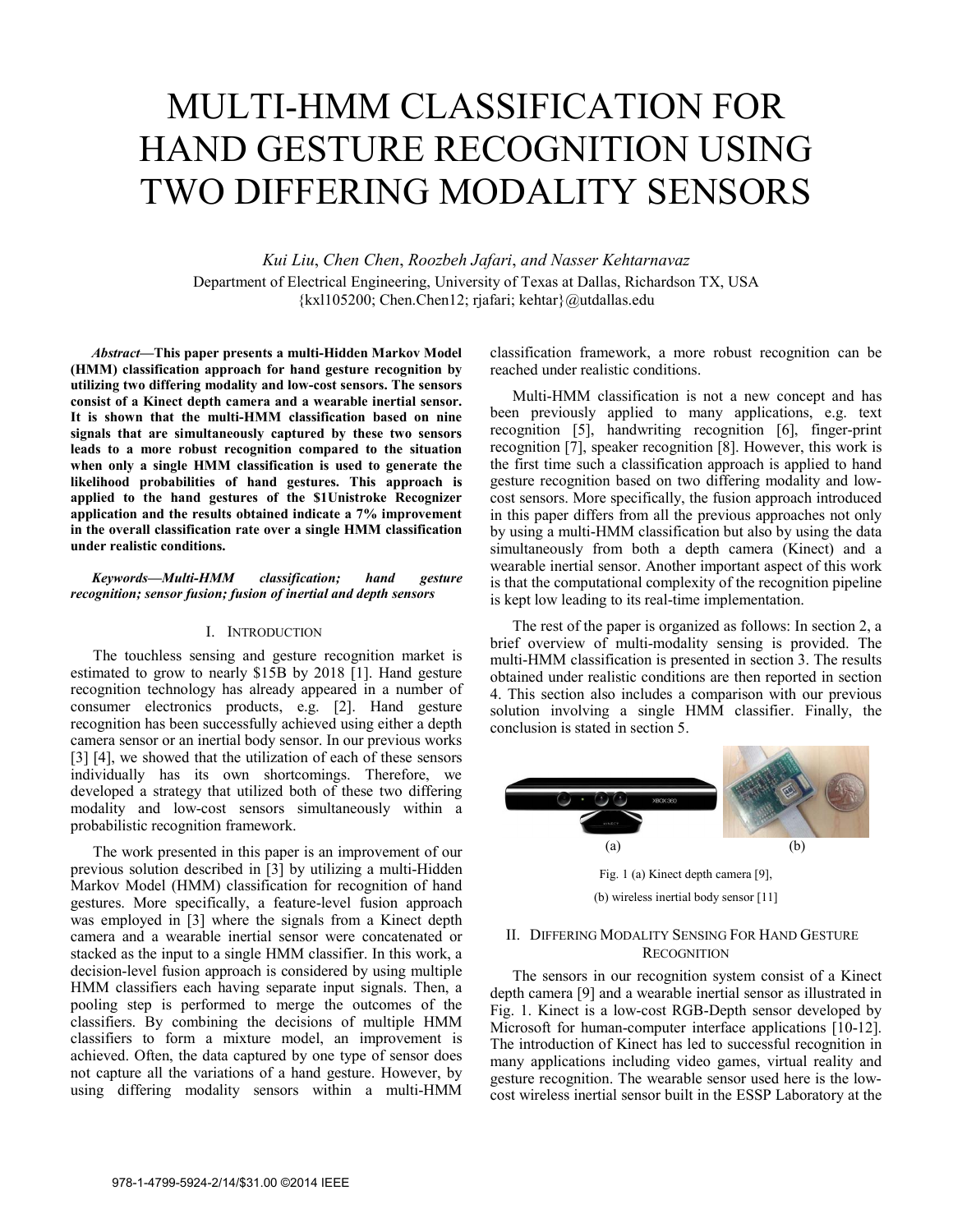University of Texas at Dallas [13]. It consists of: (i) a 9-axis MEMS sensor which captures 3-axis acceleration, 3-axis angular velocity and 3-axis magnetic strength data, (ii) a 16-bit low power microcontroller, (iii) a dual mode Bluetooth low energy unit which streams data wirelessly to a laptop/PC, and (iv) a serial interface between the MEMS sensor and the microcontroller enabling control commands and data transmission. For the utilization of the magnetometer, a controlled magnetic field without any distortion is required. Therefore, only the signals consisting of the 3-axis accelerometer and the 3-axis gyroscope are used here and the signals from the magnetometer are not used.

By using both of the sensors, a total of 9 signals are generated: 3 Kinect depth coordinate signals of the hand skeleton location and 6 acceleration and gyro signals from the wireless inertial body sensor worn on a subject's wrist as illustrated in Fig. 3. An example position signal from the Kinect camera and an example acceleration signal from the inertial sensor are shown in Fig. 2. All of the signals are then fed simultaneously into a multi-HMM classifier to recognize hand gestures.



Fig. 2 Example signals from Kinect depth camera (left) and wireless inertial body sensor (right)



Fig. 3 Setup of two differing modality sensors used for hand gesture recognition

HMM classification is applied to process the signals. An HMM model characterizes a state transfer probability matrix *A* and an observation symbols probability matrix *B*. Given an initial state matrix  $\pi$ , an HMM is described by the triplet  $\lambda$  =  $\{\pi, A, B\}$ . In our work, a left-to-right HMM topology is adopted since hand gesture recognition involves temporal signal sequences. Let  $\overline{O} = \{O_1, O_2, ..., O_T\}$  be the observation sequence of a hand gesture, where *T* denotes the number of time samples. The theory of HMM is well established and the details on HMM can be found in many references, for example [14].

In our previous work [4], during operation or testing, the signals were fed into several trained HMMs each corresponding to a particular hand gesture generating a likelihood probability associated with that hand gesture. Whenever none of the probabilities was larger than a high 95% confidence level, the observation sequence was rejected and the gesture was considered to be a not-done-right gesture. If the sequence was not rejected, the gesture with the highest probability was considered to be the recognized gesture. The flowchart of this recognition process is illustrated in Fig. 4.



Fig. 4 Flowchart of HMM testing or recognition

### III. MULTI-HMM CLASSIFICATION

In this section, the multi-HMM classification approach involving the above two differing modality sensors is presented. For the multi-HMM classification, input signals corresponding to the hand coordinates, accelerations, and angles are grouped and fed into three HMM classifiers, each classifier generating its own likelihood probability as shown in Fig. 5. The likelihood probabilities from all the three classifiers are then multiplied by equal weights and are pooled together to generate an overall probability *P*(*O|λ*) for the input signals.

Hand gesture data consist of 9-dimensional signals (3 dimensions for angular gyros, 3 dimensions for accelerations, and 3 dimensions for Kinect hand skeleton coordinates). The models considered are denoted by  $\lambda_{g0} = {\pi_{g0}, A_{g0}, B_{g0}}$ ,  $\lambda_{a0} =$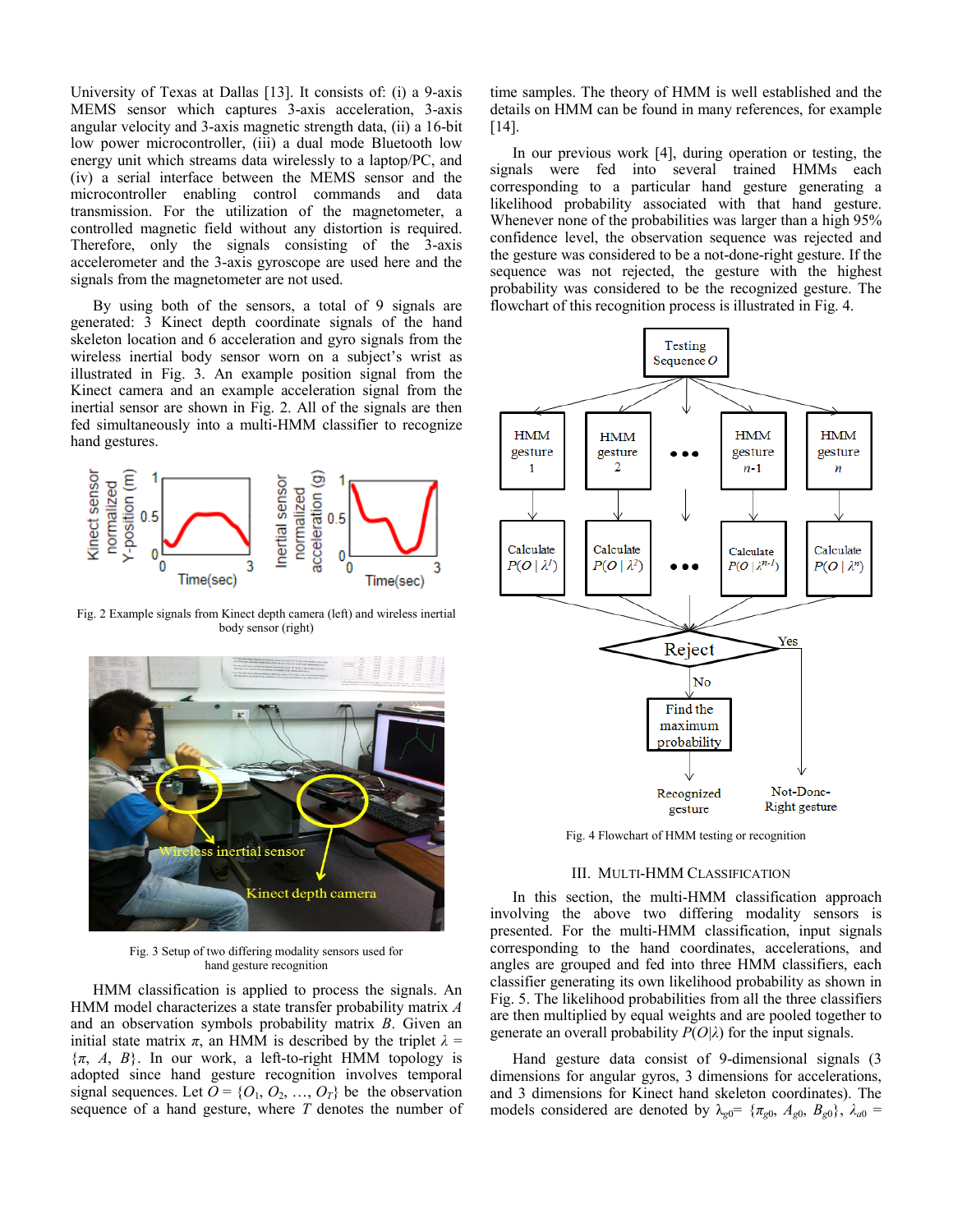${\pi_{a0}, A_{a0}, B_{a0}}$  and  $\lambda_{K0} = {\pi_{K0}, A_{K0}, B_{K0}}$  representing gyroscope, accelerometer and Kinect HMM models, respectively. The parameters of these models are then estimated according to the Baum-Welch algorithm [12]. During operation or testing, *P*(*O*|*λ*) is computed based on the three likelihood probabilities  $P(O|\lambda_g)$ ,  $P(O|\lambda_g)$  and  $P(O|\lambda_K)$ . Although it is possible to apply different weights to different signals, the same weight is considered for all the signals in this study. The gesture with the maximum average of the three likelihood probabilities is then considered to be the recognized gesture. As a result of using a multi-HMM in this manner, the difference of the probability likelihoods gets diminished or the discriminatory power gets increased.



Fig. 5 Framework of the multi-HMM classification

# IV. RECOGNITION RESULTS AND DISCUSSION

Experimentations were carried out to compare the performance when using the HMM classification in [4] and the multi-HMM classification in this paper. The code is written in C running in real-time on a PC platform with a quad core 1.7GHz processor and 4 GB memory. The input signals were captured with a Kinect camera and the inertial sensor mentioned in section 2. The inertial sensor was placed and tied to a subject's wrist.

We considered the ten single hand gestures in the \$1Unistroke Recognizer application [15]. The gestures in this application are used to manage and navigate Opera Web Browser [16]. These gestures are illustrated in Fig. 6 with the beginning of a gesture indicated by a solid dot.

Ten subjects were asked to perform the ten gestures 30 times with different speeds in different backgrounds and lighting conditions. Our experimentations revealed that 8-12 HMM states were able to capture the transitions of the actions examined. Therefore, 8 HMM states were considered for both the single HMM and multi-HMM classification for computational efficiency purposes. The 3-axis accelerometer and the 3-axis gyroscope signals from the wireless inertial sensor and the 3-axis  ${X, Y, Z}$  coordinates signals from the Kinect camera were captured in real-time and simultaneously to form the observation sequence  $O = \{O1, O2, ..., OT\}$ . For the training of the original single HMM classifier, the 9 dimensional signals were used to train one HMM classifier for each hand gesture. While in the multi-HMM approach, three HMM classifiers were trained, where each classifier was trained for 3-dimensional signals. We repeated the recognition process 10 times, each time choosing a different set of 9 training subjects. The recognition rates obtained were then

averaged to remove any bias to any particular subject. For the "Not-done-right (N)" gesture category, 100 gestures were performed with 50 of them done in an incomplete way and with the other 50 done totally differently which included gestures done backwards.



Fig. 6 Hand gestures in the \$1 Gesture Recognizer application

The recognition rates obtained are shown in the form of confusion matrices in Tables I and II for the ten studied gestures of "Arrow (A)", "Circle (C)", "Diamond (D)", "Left square bracket  $(L)$ ", "Question mark  $(Q)$ ", "Right square bracket (R)", "Spiral (S)", "Triangle  $(T)$ ", "X", "V" and the additional class of "Not-done-right  $(N)$ ". The capital letters in the tables represent the corresponding initials of the gestures. Table I corresponds to the situation when using the original HMM training and testing approach, and Table II when using the multiple HMM training and testing approach. As can be seen from Table I, misclassifications occurred among these gestures: "Circle", "Diamond", "Question mark", "Right square bracket" and "Triangle". These were due to the variance of the likelihood probabilities not being discriminatory enough to distinguish these gestures from each other. From Table II, it is seen that the multi-HMM classification led to lower misclassifications among these gestures leading to a higher overall recognition rate of 91% under realistic operating conditions compared to the overall recognition rate of 84% for the original single HMM classification. Basically, this increase in the overall recognition rate was due to the enhanced discriminatory power of using the multi-HMM classification, in particular for situations involving unreliable signals from the inertial sensor or Kinect camera. At the end, it is worth stating that our entire recognition pipeline runs in real-time at 27 frames per second. A video clip of the developed system in action can be viewed at http://www.utdallas.edu/~kehtar/multiHMMdemo.wmv.

#### V. CONCLUSION

In this paper, two differing modality and low-cost sensors consisting of a Kinect depth camera and a wearable inertial sensor were used simultaneously as part of a multi-HMM classification framework to recognize hand gestures. It was shown that for the ten hand gestures in the \$1Unistroke Recognizer application, an overall recognition rate of 91% was obtained under realistic conditions which included different backgrounds and lighting conditions as well as different hand speeds while the overall recognition rate of a single HMM